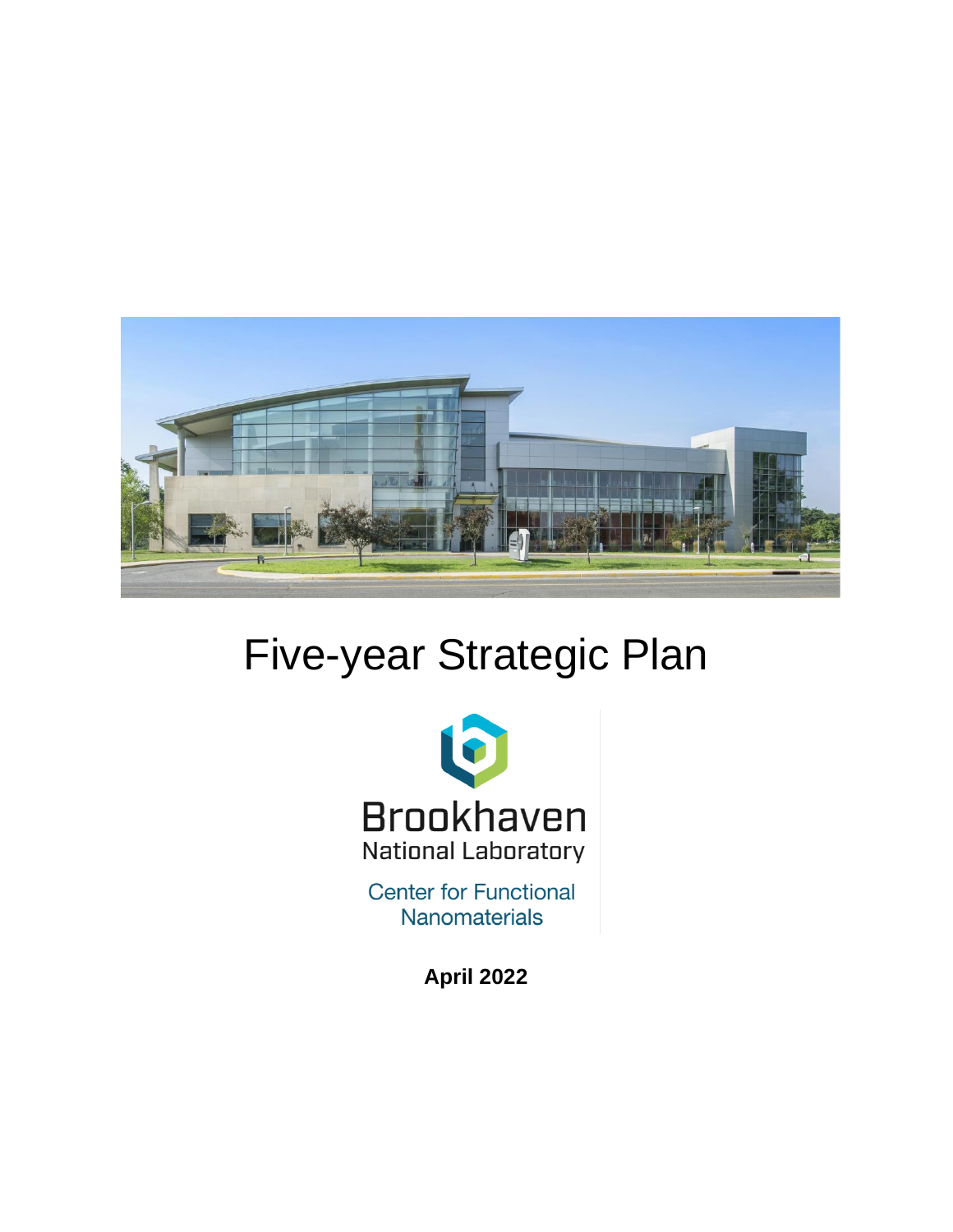## **Table of Contents**

|  | 3.1 |  |  |  |
|--|-----|--|--|--|
|  | 3.2 |  |  |  |
|  | 3.3 |  |  |  |
|  |     |  |  |  |
|  | 4.1 |  |  |  |
|  | 4.2 |  |  |  |
|  | 4.3 |  |  |  |
|  | 4.4 |  |  |  |
|  | 4.5 |  |  |  |
|  |     |  |  |  |
|  | 5.1 |  |  |  |
|  | 5.2 |  |  |  |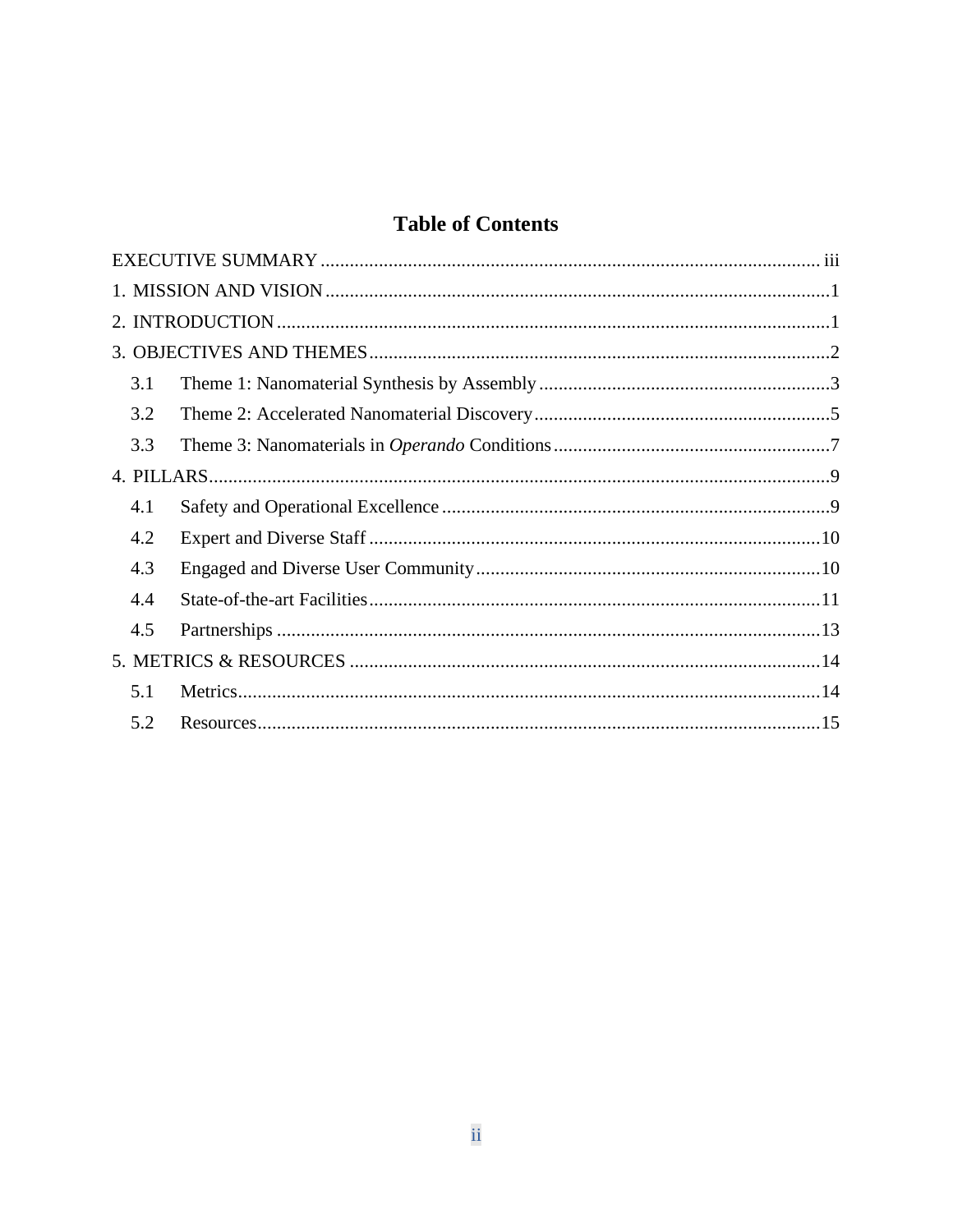#### **EXECUTIVE SUMMARY**

<span id="page-2-0"></span>The Center for Functional Nanomaterials (CFN) is a Nanoscale Science Research Center operated for the U.S. Department of Energy (DOE) at Brookhaven National Laboratory (BNL). As a national scientific user facility, the CFN provides users a research experience supported by topcaliber scientists and with access to state-of-the-art instrumentation. The CFN mission is advancing nanoscience, by being an essential resource for the worldwide scientific community and by carrying out transformative nanoscience research to support the energy, economic, and national security of the United States. Strategic partnerships are crucial to CFN mission success, including the strong synergy with the National Synchrotron Light Source II (NSLS-II), also located at BNL.

The CFN Five-year Strategic Plan provides a vision with flexibility and nimbleness, to capitalize on new opportunities and most effectively serve a nanoscience community with evolving interests and needs. The foundation of the Plan is composed of three nanoscience Themes, which define a unique CFN identity reflecting the technical expertise of the staff and guiding development of new, state-of-the-art facilities.

The subject of Theme One is *Nanomaterial Synthesis by Assembly*, which has an ultimate goal of realizing a design strategy for synthesis of new materials with targeted functionality by assembly of nanoscale components into precise architectures. CFN research on self-assembly focuses on devising new strategies for interaction- and process-controlled assembly of components, discovery of the governing principles underlying self-assembly, and understanding assembly pathways using advanced *ex-situ* and *in-situ* characterization and computational methods. The recognized expertise of CFN scientists in self-organization of nanomaterials with soft matter molecules (*e.g.*, DNA and polymers) is crucial for developing novel approaches for self-assembling arrays and clusters based on molecular recognition, and for devising new ways of probing assembly phenomena *in-situ*, in real-time, and at multiple spatial and temporal scales.

Efforts are focused on developing nanomaterial synthesis-by-assembly methods and realizing functional material designs from polymer, nanoparticle, biomolecule-based, and 2D material components. Automation of synthesis-by-assembly processes will provide parallelism and reproducibility, facilitate assembly of increasingly complex architectures, provide control of assembly pathways, and allow incorporation of real-time feedback during processing. Advanced characterization and new methods to probe structure include nanoscale coherent X-ray beams at NSLS-II and 3D imaging of nanostructures by cryo- and in-liquid electron microscopy. Theory and simulation complement the experimental effort, including developing effective self-assembly strategies, assessing the inherent stability of resulting morphologies, and mapping the advantages and limitations imposed by kinetics.

The focus of Theme Two is *Accelerated Nanomaterial Discovery*. While historically the discovery and development of new materials has followed an iterative process of synthesis, measurement, and modeling, suitable integration of advanced characterization, robotics, and machine-learning can potentially radically accelerate this process. The CFN has an established record of discovering nanomaterials by applying new materials synthesis strategies, advanced characterization, and machine-learning. Integrating these efforts will enable autonomous platforms for iteratively exploring material parameter spaces, which have potential to revolutionize materials science by uncovering fundamental links between synthetic pathways, material structure, and functional properties.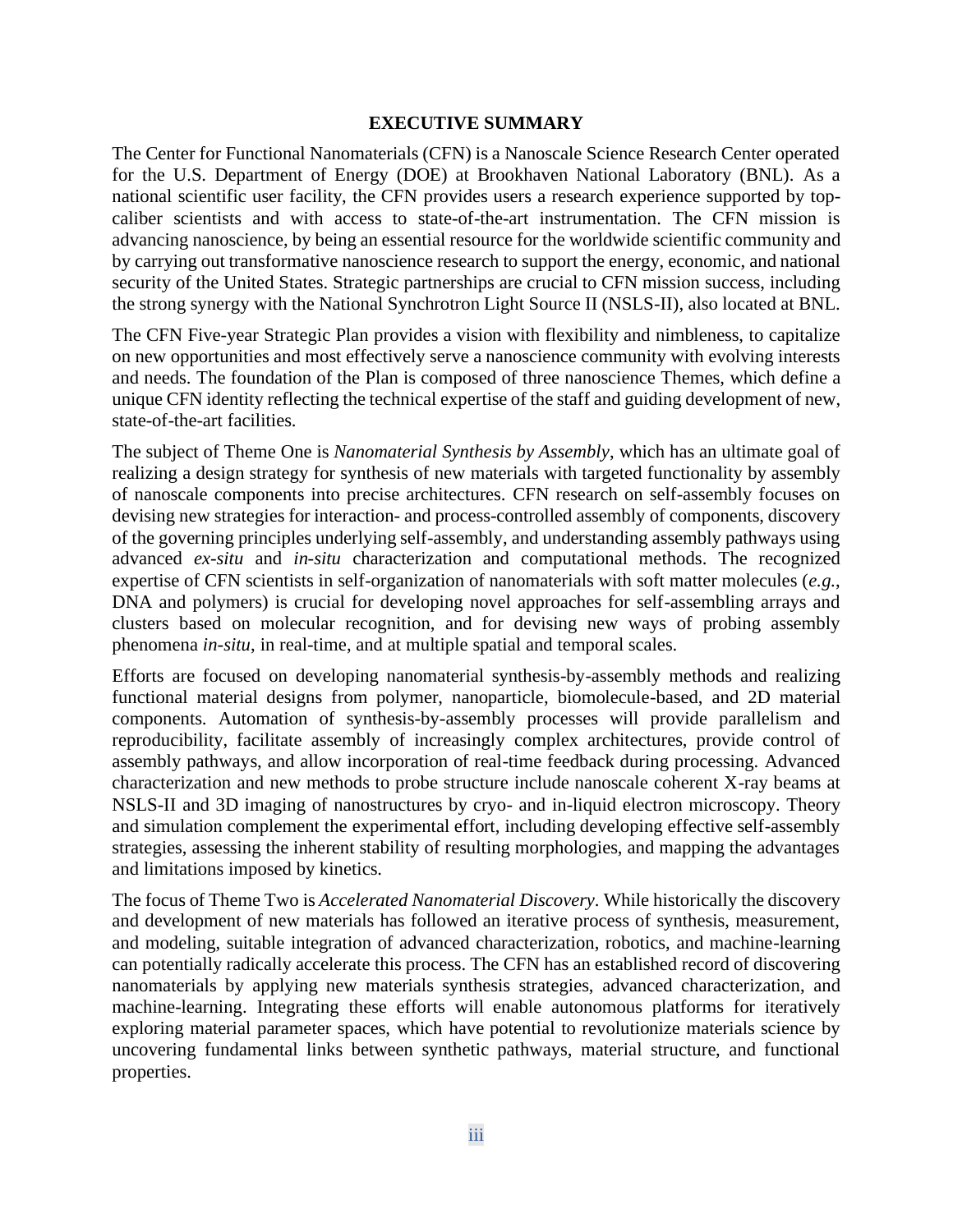CFN scientists are conducting research and developing instruments toward accelerating the material discovery loop. Realizing this vision requires advancing and automating all aspects of the discovery process, including: implementing combinatorial libraries and real-time synthesis platforms; improving multi-modal characterization and analysis of complex datasets; and using machine-learning to drive experiments.

Theme Three emphasizes the study of *Nanomaterials in Operando Conditions*. Interrogating materials at the nanoscale to derive atomic-level information on physicochemical processes under operating conditions remains a forefront and evolving nanoscience research field. The CFN continues to augment its comprehensive suite of instruments for *operando* studies of nanomaterials such as catalysts, photocatalysts, and battery electrodes. The CFN will increasingly integrate its *operando* capabilities together, with complementary facilities being developed at NSLS-II, and with data management and computational resources for advanced data analytics at the BNL Scientific Data and Computation Center, to strengthen BNL leadership in multimodal *operando* nanomaterial studies.

CFN users, working independently or collaborating with CFN staff, use combinations of *in-situ* and *operando* capabilities at high temperatures and variable pressures to understand catalytic reaction mechanisms. Aberration-corrected transmission electron microscopy with high spatial and energy resolution illuminates reaction pathways and structural changes in energy storage systems. Scanned-probe microscopy, infrared reflection absorption spectroscopy, and X-ray photoemission spectroscopy provide details on the elementary reaction steps through coordinated studies of model catalyst systems. Computational methods link atomistic structures to specific spectroscopic signatures and with catalytic functionality.

The CFN Strategic Plan is grounded in foundational Pillars of an expert staff, an engaged user community, and a portfolio of strategic research partners — all working safely and supported by excellent operations and a portfolio of state-of-the-art nanoscience facilities. The CFN will strive for higher levels of user engagement and diversity, through strategic partnerships with larger initiatives with synergistic goals, technical workshops customized to communities with specialized needs, and by more visibly promoting user science accomplishments. During the next five years, the CFN will invest in new instrumentation, make major upgrades to distinctive capabilities, and develop new data-analytics and data-management methods to maintain its status as a cutting-edge user facility.

A high priority is continuing to enhance the partnership between CFN and NSLS-II, through: investing further in four partner X-ray nanoscience instruments; working together to identify and capitalize on opportunities to create unique, new capabilities; and advancing joint projects with NSLS-II staff and users that exploit the complementary properties of X-rays and electrons to collect multimodal information on the same samples.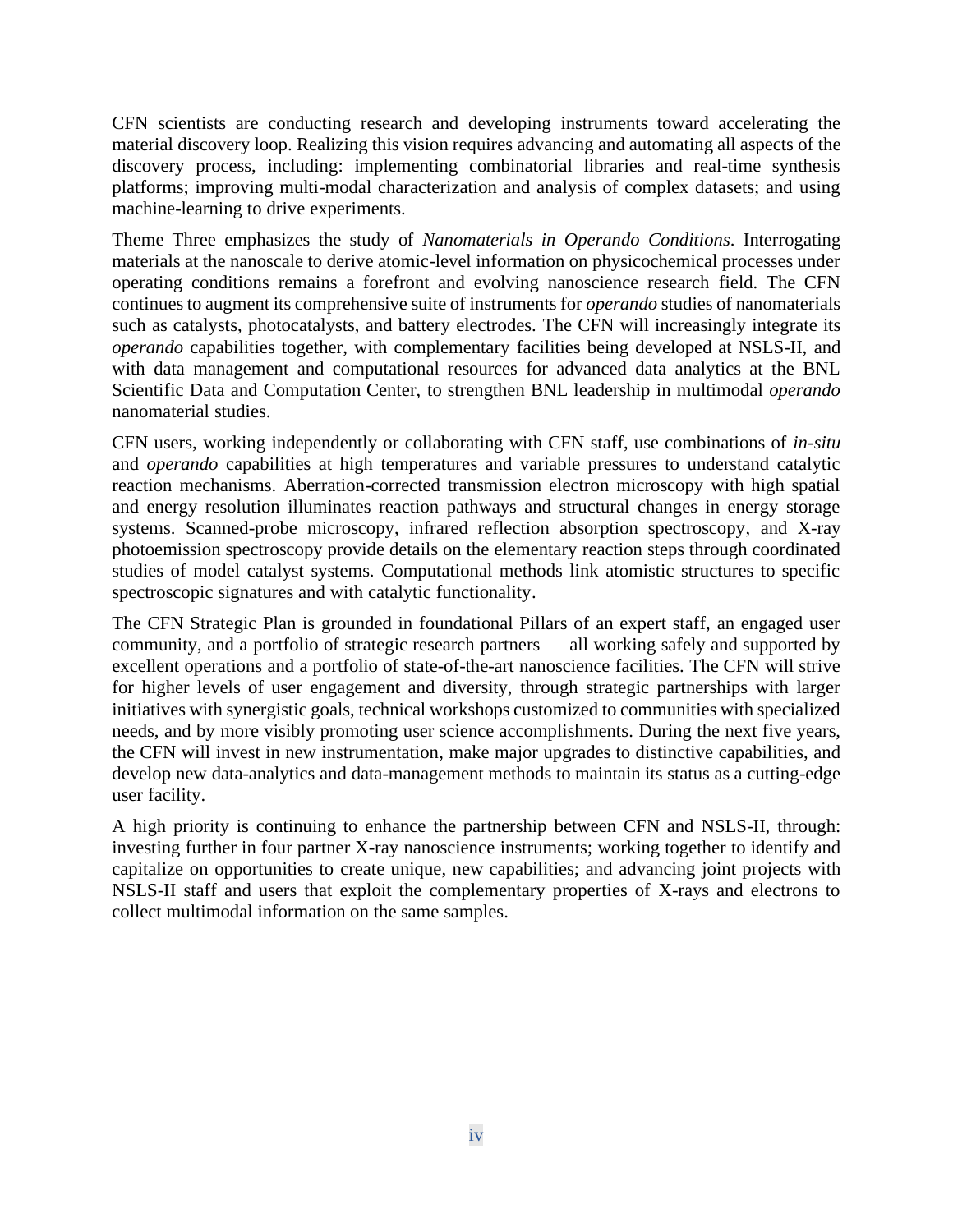#### <span id="page-4-0"></span>**1. MISSION AND VISION**

The Center for Functional Nanomaterials (CFN) is a state-of-the-art nanoscience facility with the dual mission of enabling the research of external users and carrying out transformative basic research to discover, understand, and implement nanomaterials. The combination of scientific staff expertise, portfolio of distinctive nanoscience capabilities, engaged community of users, and strong partnership with the National Synchrotron Light Source (NSLS-II) at BNL, make the CFN unique among nanoscience centers worldwide.

The rapidly changing scientific and technological landscape makes the CFN an essential element of the U.S. scientific research infrastructure. The tightly integrated state-of-the-art nanoscience facilities and the deep scientific expertise of the staff allow CFN users to pursue complex projects involving nanomaterial synthesis/fabrication, advanced characterization, and understanding of nanomaterials — all under one roof.

Since beginning operations in 2008, the CFN has become a vibrant, open hub for nanoscience research, where engaged users and expert staff use the most advanced tools for breakthrough discoveries of new materials and phenomena that manifest at the nanoscale. Deep research partnerships are an important element of CFN operations: e.g., by maximizing the value of colocation with NSLS-II and the complementarity of the two user facilities.

## <span id="page-4-1"></span>**2. INTRODUCTION**

In more than thirteen years of nanoscience operations, the CFN has fostered sustained growth of a large, productive community of users who benefit from both the state-of-the-art nanoscience facilities and the scientific expertise of CFN staff. The CFN supported 571 users in 2021, with users continuing to express high satisfaction with their CFN experience. The 2021 survey of user

satisfaction indicated that 88% of respondents were either highly satisfied (73%) or satisfied (15%) with the service provided by CFN staff. The number of CFN publications was 376 in 2020, with 50% appearing in journals with impact factor >7, and 41% of them being the result of collaborations between users and staff.

While the CFN user community is both geographically and topically diverse, many user projects cluster around themes addressing key scientific questions and technological challenges. These themes correlate with the distinctive facilities and expertise of CFN scientists. As a result, the CFN has fostered a strong community of user and staff researchers working in pursuit of new understanding in catalysis, energy conversion and storage, and nanomaterial self-assembly, among other areas.



Figure 1. CFN users and expert staff work in collaboration or independently, taking advantage of unique capabilities to address complex scientific questions and technological challenges in nanoscience. The staff is recognized for its international leadership in DNA-mediated and block copolymer nanomaterial self-assembly, X-ray scattering, and catalysis, among other areas. Advanced CFN capabilities in *operando* probes, aberration-corrected electron microscopes, and high-resolution lithography stand out.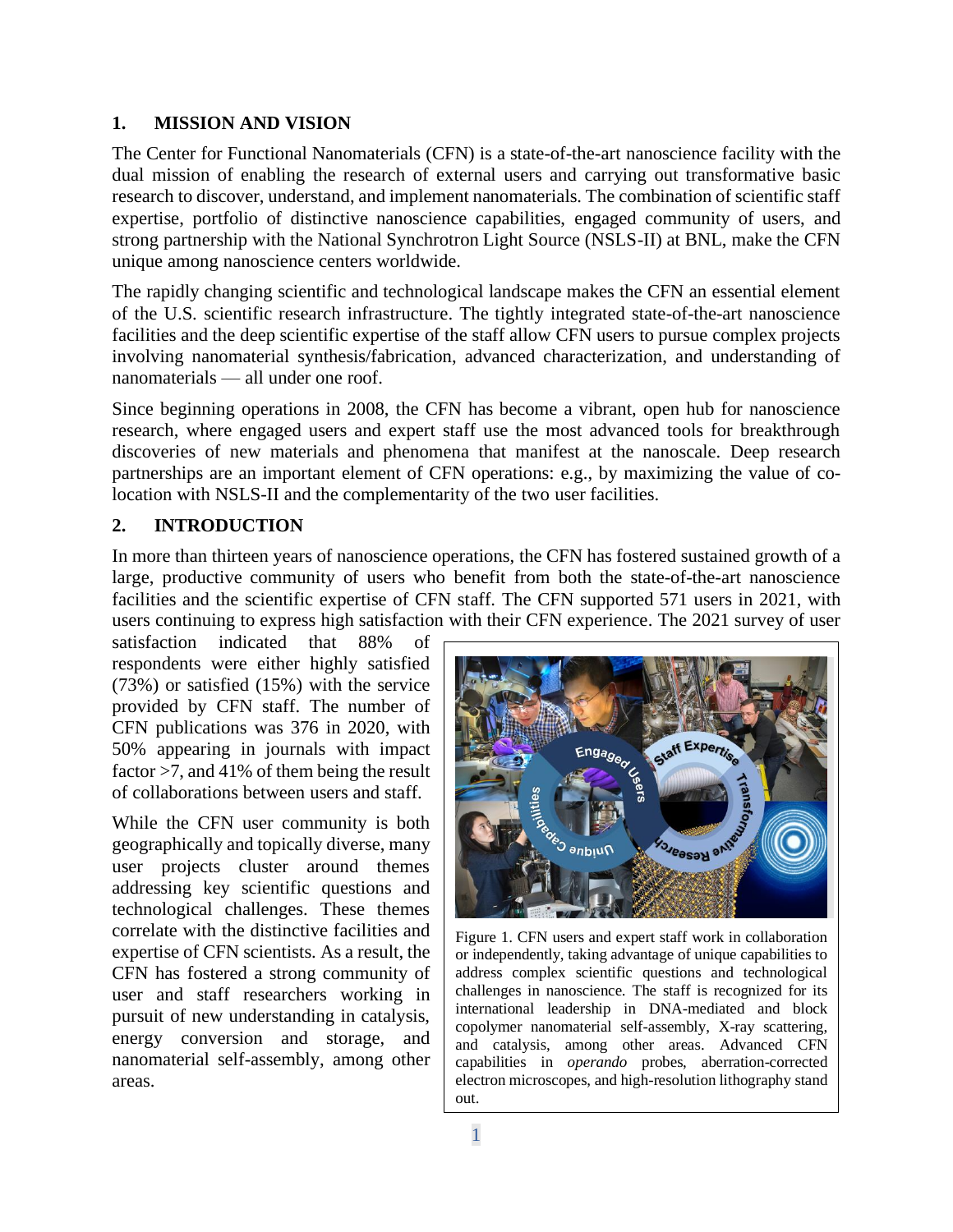The CFN operates in a rapidly changing scientific world. For example, recent, intense worldwide interest in quantum information science has increased demand for new synthesis facilities for quantum materials, and advanced characterization capabilities for understanding quantum coherent phenomena. New classes of materials have emerged for this and other applications, such as the expanding palette of ultrathin two-dimensional materials derived from layered van der Waals solids. Heterostructures created from 2D building blocks can possess new types of electronic structure that hold promise for quantum information science. The demand to characterize materials in *operando* has grown, for example in efforts to bridge the gap between catalysts operating under industrial conditions and model catalysts probed under idealized conditions. Experiments and instruments are becoming increasingly complex, especially when measurements under variable conditions (*e.g.*, pressure and temperature) are added to those of static parameters. New ways of collecting information about the effects of those variables have led to an explosion of scientific data. CFN users utilize multiple facilities, including advanced characterization by electron and photon probes. The CFN conducts a focused program of internal research and continually develops new facilities and expertise to take advantage of opportunities. For example, the CFN continues to develop instrumentation in the strategic area of *operando* nanoscience probes. As a result, the CFN is extremely well positioned to realize its vision and accelerate the DOE basic science mission.

This Strategic Plan is the roadmap that guides CFN actions for the next five years. Progress on this Plan will be gauged periodically using criteria detailed in the Metrics section. Fully implementing the Plan requires prudently allocating Resources for upgrading facilities, installing new capabilities, and building a world-class staff equipped with the appropriate technical skillsets.

#### <span id="page-5-0"></span>**3. OBJECTIVES AND THEMES**

The objectives of the Strategic Plan follow directly from the two-fold CFN mission:

- The CFN will be an essential resource for the scientific community, enabling user projects that address fundamental questions and outstanding technical challenges in nanoscience.
- The CFN staff will carry out a program of internal research that produces transformative nanoscience breakthroughs.

Mission success rests on the expertise of the CFN staff and the state-of-the-art nanoscience capabilities they develop and operate. Naturally, staff and facilities support a broader range of user nanoscience projects than the narrower scope of the internal research program. However, many projects carried out by CFN users can be grouped into categories that strongly overlap topics underpinning the in-house research program, and which the CFN facilities are well-suited to address. This alignment is very positive and provides an efficient approach to complex, multidisciplinary science, and ultimately determines the CFN identity.

The scientific questions underlying many CFN projects fall under three themes:

- Nanomaterial synthesis by assembly;
- Accelerated nanomaterial discovery; and
- Nanomaterials in *operando* conditions.

These themes utilize the leading expertise of CFN staff in nanomaterial synthesis, block copolymer self-assembly, and DNA-mediated nanostructures. They uniquely leverage the CFN capabilities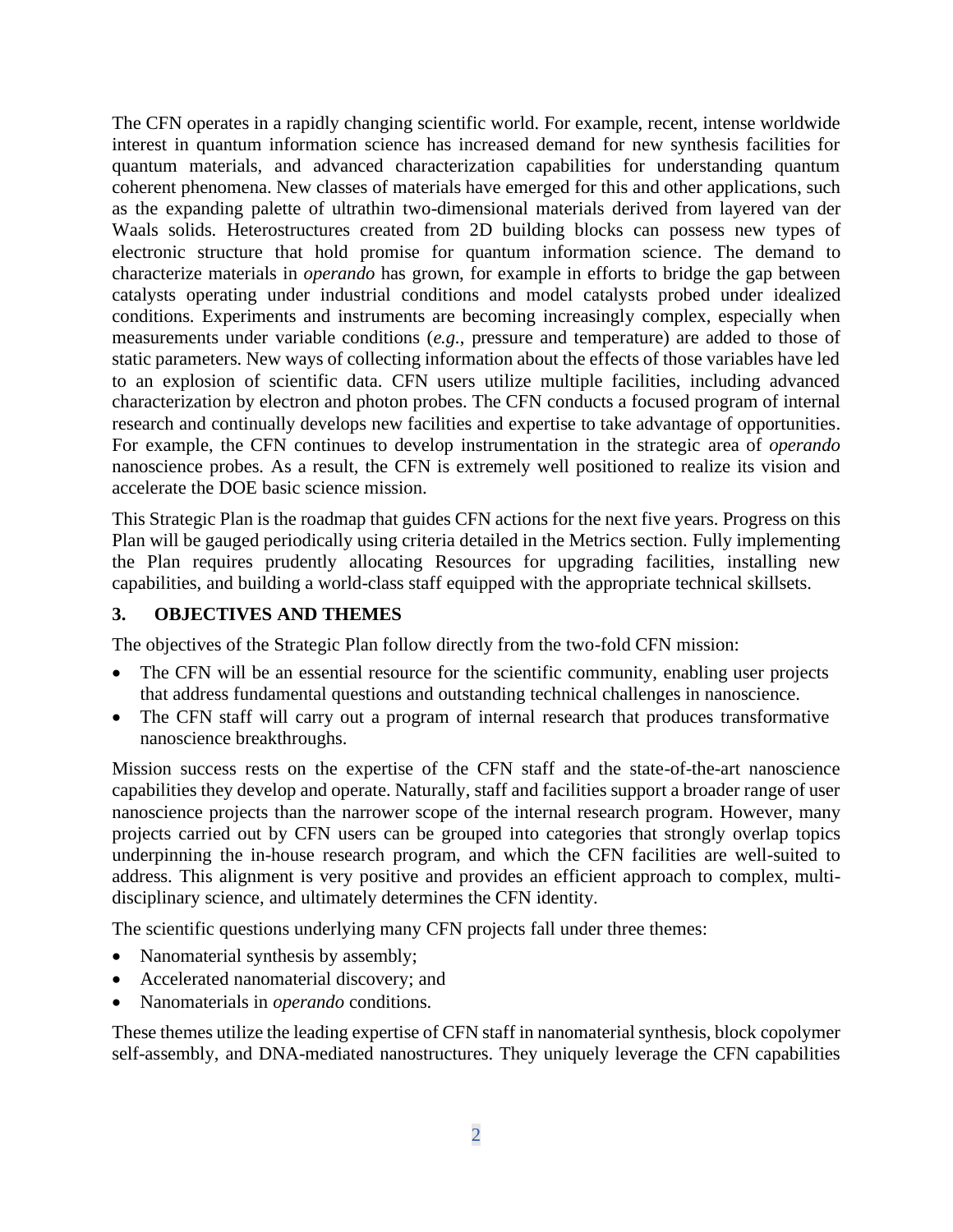for *in-situ* imaging and spectroscopy, and X-ray based techniques both at the CFN and at NSLS-II. The successful development of these three Themes rests on five sustaining Pillars, which are:

- Conducting research with Safety and Operational Excellence;
- Hiring and mentoring an Expert and Diverse Staff;
- Fostering and supporting an Engaged and Diverse User Community;
- Providing State-of-the-art Facilities for nanoscience; and
- Engaging in Partnerships for broadest impact.

#### <span id="page-6-0"></span>**3.1 Theme 1: Nanomaterial Synthesis by Assembly**

The CFN is pursuing fundamental research into nanomaterial synthesis by assembly. This



scientific Themes are supported by five Pillars.

theme encompasses self-assembly, traditional and emerging thin-film and bulk processing methods such as nanofabrication and 3D printing, nanoscale templating and combinations of 'topdown' and 'bottom-up' methods. Advances in chemical and biological synthesis have generated a wide palette of structurally diverse and property-specific nanoscale components, including: complex polymers, supramolecular complexes, designed proteins and DNA constructs, and sculptured nanoparticles. This material toolkit provides a rich opportunity to establish a new nanomaterial synthesis paradigm based on *by-design* assembly of components into targeted functional architectures with prescribed spatial organization and composition. The longstanding CFN research program in self-assembly develops approaches based on assembly of for fabrication of prescribed materials from these components, illuminates the governing principles and establishes practical methods. A long-term goal is developing an *inverse design* strategy, wherein assembly procedures are defined for achieving specific structures with targeted functions.

CFN staff are pursuing research in a broad range of self-assembling nanomaterials, including: nanoparticles, DNA, biomolecular constructs, polymers, zeolites, and 2D materials. Staff and users have used these components and systems for generating novel nanomaterials and devices. For example, DNA assembly methods have been applied to create novel optically and chemically active materials. Similarly, block copolymers have been used to create antireflective optical coatings, and water-repellent surfaces.

The CFN will advance the science of synthesis by assembly by integrating self-assembly methods and nanomaterial synthesis with robotic platforms and autonomous experimentation. Automation of the synthesis-by-assembly process will provide parallelism and reproducibility, facilitate assembly of increasingly complex architectures, enable control of assembly pathways, and allow incorporation of real-time feedback during processing. Using AI and machine learning methods for multimodal characterization will facilitate insights about assembly processes and efficient principles for system design.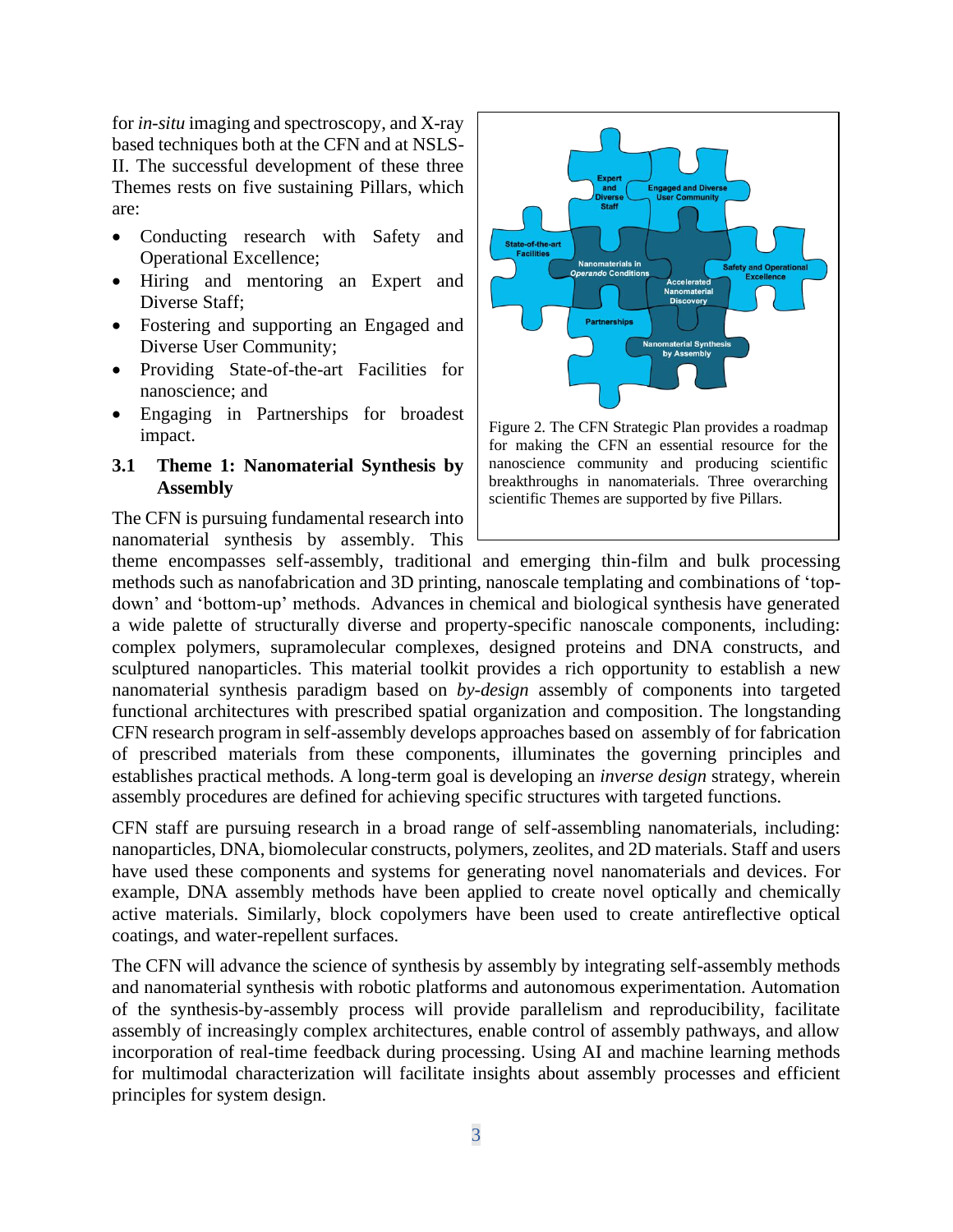

This effort relies on cutting-edge characterization methods such as X-ray scattering, electron microscopy, single-molecule optical detection, spectroscopy, and photon- and electron-based tomography — and will ultimately integrate *in-situ* characterization into the synthesis process for real-time structure/property monitoring and feedback.

In the next five years, scientific efforts will be focused on development of nanomaterial synthesisby-assembly to achieve architectures with multiple levels of structural and compositional complexity, designed and built to enable target functionality. Major directions include:

- Nanoparticle periodic arrays with predefined organization and composition for controlling collective properties, including optical, magnetic, and catalytic properties. Nanoparticles with directional bonds will enable formation of lattices with prescribed symmetry and multiscale internal organizations through synergetic connections of experimental, theoretical, and computational efforts.
- Incorporating functional biomolecular complexes (enzymes, proteins) into nanostructured materials and gaining control over building designed biomaterial systems. Nano-biomaterials can enhance biochemical reactions, promote interactions of biomolecules with inorganic, organic and biological matter, and provide new sensing modalities.
- Developing versatile modeling and design tools for realizing rational nanomaterial assembly. Numerical simulations will be used for optimizing kinetic pathways of self-assembly, as well as the structural properties, response to stimulus, and other functions.
- Using liquid handling robotics for automated fabrication by assembly. The robotic system will integrate DNA-based assembly platforms with component libraries of nanoparticles, proteins, and other biomolecules, with rapid on-deck characterization, for programmable design and fabrication of nanomaterials.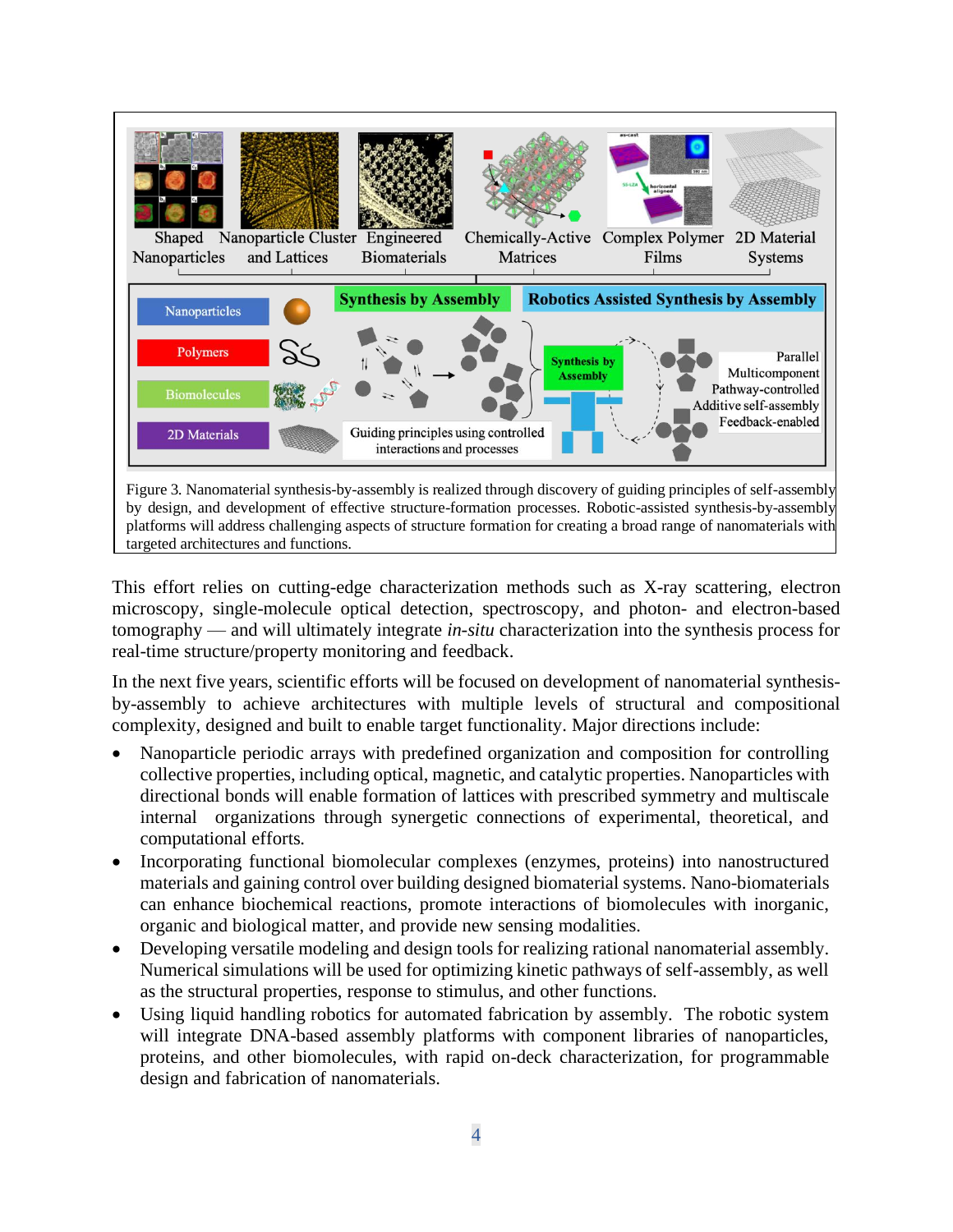- Pathway assembly control of self-assembled nanostructures on different length-scales. By exploiting non-equilibrium behavior, it will be possible to manipulate different length scales during self-assembly. For example, photo-thermal stimulation will be used to pattern block copolymer films at the microscale, with molecular-scale self-organization.
- Controlled fabrication of sculpted nanomaterials with atomically defined planes. CFN will continue developing methods for controlling nanoparticle growth mechanisms and will use high-throughput synthesis and multi-modal, in-situ characterization using optical and X-ray scattering and spectroscopy.

To advance these scientific directions, major methods and capabilities will be developed:

- In-situ and time-correlated X-ray scattering analysis methods for quantitative descriptions of ordered, weakly ordered, and cluster nanoscale organizations and their dynamic behavior at size scales ranging from one nanometer to hundreds of nanometers, and timescales as short as milliseconds.
- X-ray and electron tomography methods for revealing structural and chemical 3D local organization of nanoscale assemblies using photon- and electron-based approaches with subnm spatial resolutions of micron-scale structures.
- Micro-beam synchrotron light scattering for multiscale and phase mapping of nanostructured multi-component materials on a range of scales, from molecules to macroscopic dimensions.
- In-situ nano-mechanical characterization of hard, soft, and hybrid materials, for both bulk and surfaces, combined with high-resolution imaging by electron microcopy.
- Single-molecule optical methods to probe local optical fields, energy transfer and transduction processes, polarization signatures and material heterogeneity.

#### <span id="page-8-0"></span>**3.2 Theme 2: Accelerated Nanomaterial Discovery**

Modern materials are increasingly complex. Formed from a wide range of components, they exhibit structural order at multiple length scales (atomic, molecular, nano, meso, micro, macro), are synthesized using elaborate processing pathways, and are frequently non-equilibrium. The functional demands on new materials are increasing, as they are designed for performance improvements in next-generation applications (e.g., energy materials, quantum information science, enhanced optical or mechanical properties). Historically, new materials development has followed an iterative process of synthesis, measurement, and modeling. Tightening this discovery loop has potential for radically accelerating the design of new materials and revolutionizing materials science. Guided experimentation using data analytics and combinatorial sample libraries enables data-driven material discovery. Autonomous platforms leveraging robotics, advanced characterization, and machine-learning can iteratively explore material parameter spaces and uncover fundamental links between synthetic pathways, material structure, and functional properties. Ultimately, we envision real-time steering of material synthesis.

This theme builds upon core CFN strengths in synthesis, characterization, and theory/analytics, which have contributed to discoveries of materials with novel properties. For example, *synthesis* of hybrid polymer/inorganic materials *via* infiltration of organometallic precursors provides continuous tuning of composition, and thus control of functional properties, including chemical, mechanical, electrical, and quantum. *Characterization* via X-ray absorption mapping contributed to the discovery of a quantum material with the ability to manage and cloak thermal radiation. The CFN has demonstrated a *theory/analytics* approach to extracting local atomic motifs from X-ray spectra, by applying machine-learning to scientific datasets.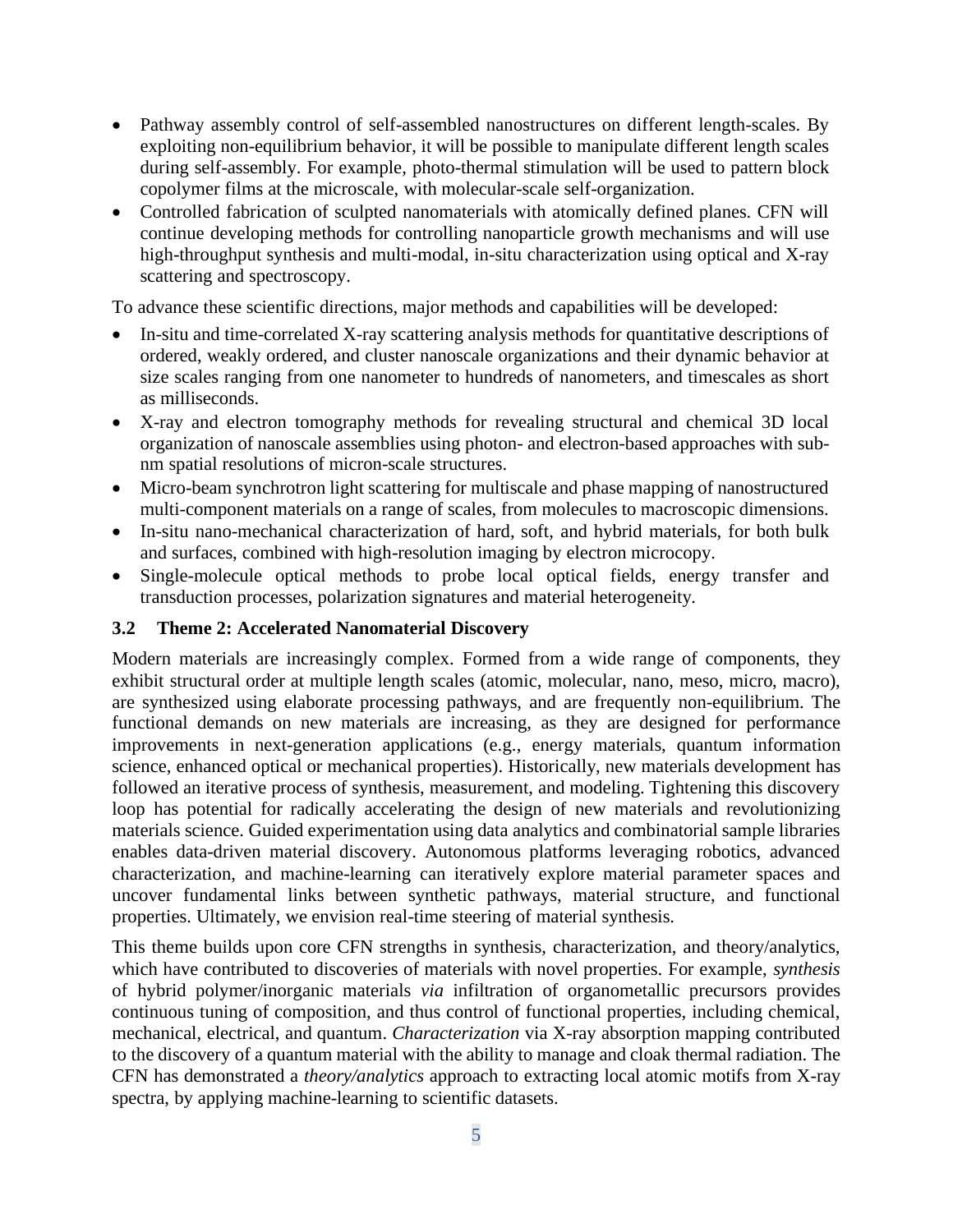During the next five years, CFN scientists will conduct fundamental research to further accelerate the material discovery loop. Realizing this vision requires advancements and automation of all stages of material discovery: synthesis, especially by implementing combinatorial libraries and real-time synthesis platforms; characterization, including multi-modal *insitu*/*operando* measurements; and understanding, through theory/analytics and use of machine-learning to drive experiments. CFN efforts will be guided by key questions that currently limit the implementations of automated discovery platforms:

- *How can functional nanomaterials by synthesized parametrically*? The CFN will pursue combinatorial methods for synthesis of inorganic, soft, and hybrid nanomaterials. For example, flow reactors can be used to generate a continuous stream of distinct synthesis environments, exploring the conditions for nanoparticle synthesis, functionalization, and assembly. The CFN will advance synthesis methodologies for desired functionalities, especially in hybrid, hierarchical, and quantum nanomaterials. A primary target will be platforms that provide *insitu* property measurement during synthesis.
- *How can the material discovery loop be more efficient*? The CFN will continue to advance its expertise in advanced nanomaterial characterization, especially *in-situ* and *operando* probes, enabling real-time studies *during* synthesis and processing. These characterization methods will be integrated with physics-aware data analytics and decisionmaking algorithms to enable machine-guided experimentation. Modern human-computer interaction methods will be leveraged to provide experimenters with sophisticated controls.
- *How can theory/data analytics uncover fundamental materials physics*? The CFN will advance the modeling of materials by improving existing theories and coupling these to modern machine-learning methods. For example, physics-constrained neural network models are being developed that can extract meaningful structural descriptors from spectroscopy data.

These studies will provide improved materials knowledge and new, robust platforms for studies of



Figure 4. Accelerated Nanomaterial Discovery. (a) The discovery loop can be tightened by close coupling of automated synthesis, measurement, and analytics. (b) Machine-learning has been used to convert from X-ray spectra to local structural motifs. (c) The QPress is an automated platform for constructing 2D material heterostructures by assembly. (d) Autonomous experiments have been implemented at synchrotron X-ray scattering beamlines.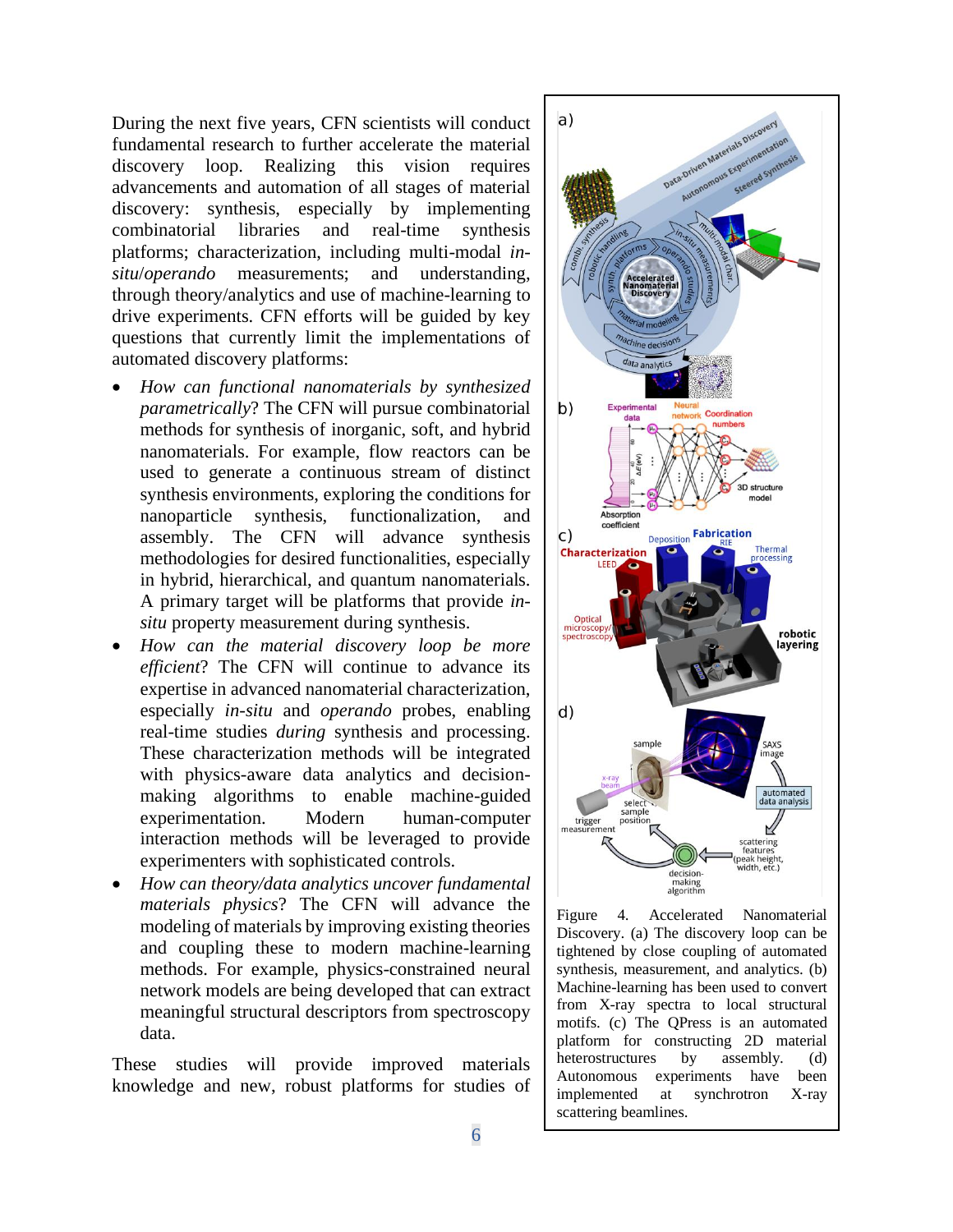nanomaterials during synthesis, assembly, and processing. These platforms will benefit broad nanomaterials communities by empowering a host of searches for novel materials. Some ongoing and targeted developments are:

- Improved algorithms for control of experimental platforms. We are developing a portfolio of machine-guidance algorithms applicable to a wide range of problems, including generalpurpose methods (using Gaussian processes) and material-specific approaches (using reinforcement learning).
- The Quantum Material Press (QPress) cluster tool is enabling automated exfoliation and characterization of 2D materials, and assembly into stacked heterostructures with tailored quantum properties. This automated platform will enable fabrication of quantum devices with previously impossible complexity.
- A suite of combinatorial methods for synthesis and processing of inorganic, soft, and hybrid materials. This includes flow-coating and electrospray for composition and thickness gradients, photo-thermal annealing for processing gradients, flow reactors for nanoparticle synthesis, lithographic sample arrays, and a new ultrasonic spray platform for combined deposition, solvent processing, and infiltration synthesis.
- Specialized X-ray spectroscopy studies, coupled to machine-learning models and databases of computed and measured spectra, for establishing spectral-structural assignments and uncovering local atomic motifs. For example, this enables understanding of how structural motifs at interfaces influence catalytic activity, and discerning whether catalytic operation changes material structure.

#### <span id="page-10-0"></span>**3.3 Theme 3: Nanomaterials in** *Operando* **Conditions**

Characterizing nanomaterials during operation in their native environments is vitally important to modern materials science. External stimuli, including pressure, temperature, light, and voltage, lead to dynamic material changes, which may only be observable under functional conditions. Discovery of structure-function relationships hinges on *in-situ* material investigations. For example, synthesis of new catalysts hinges on identifying active phases and reaction mechanisms, *as they emerge at the elevated pressures and temperatures under which catalysts operate*. Environmental transmission electron microscopy (ETEM) and local area electron energy loss spectroscopy (EELS), scanning probe microscopy (SPM), low energy electron microscopy/X-ray photoemission microscopy (LEEM/XPEEM), vibrational (IR and Raman) spectroscopy, and ambient-pressure photoemission spectroscopy (AP-PES) comprise an experimental toolset capable of *operando* nanomaterial interrogation. Atomic scale theory links key structural motifs to complex spectra and observed characteristics.

The CFN has assembled a comprehensive suite of tools for understanding materials as diverse as catalysts, photocatalysts, and battery electrodes. *In-situ* and *operando* implementations of these core techniques are a frontier area of research, as is their integration for multimodal characterization. Time-resolved perturbations by modulation excitation spectroscopy (MES) can provide additional kinetic data. The CFN will incorporate MES into both X-ray and vibrational spectroscopy and electron microscopy, and advance data science methods for making use of the resulting complex spectrokinetic datasets. In the next five years, the CFN will further advance its capabilities for *in-situ* and *operando* measurements and integrate them with others being developed at NSLS-II. A universal sample holder and vacuum suitcase will facilitate sample transfers for multimodal material studies. The CFN will develop accompanying methods in data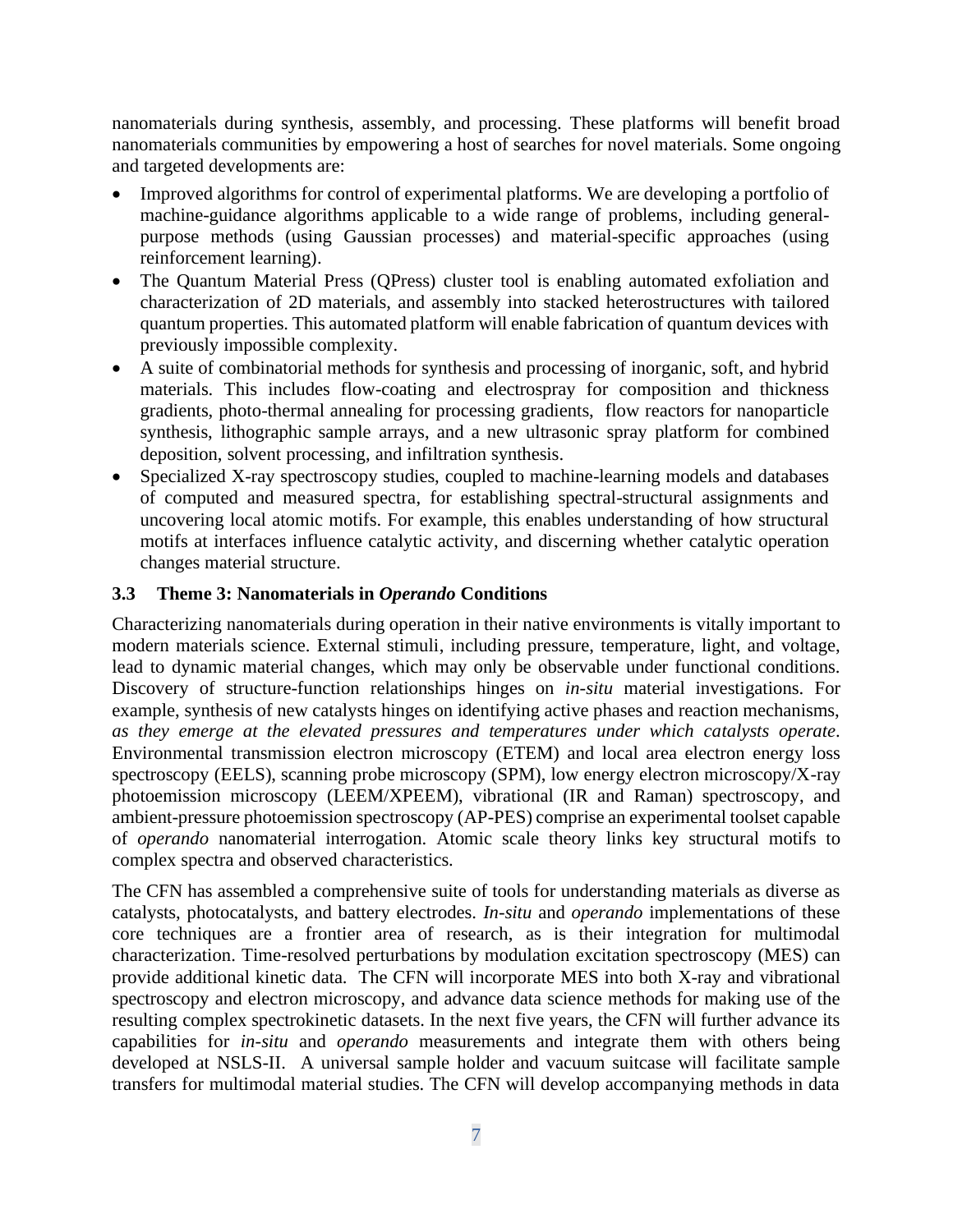

Figure 5. Nanomaterials in *Operando* Conditions. The CFN portfolio of *in-situ* and *operando* techniques using electrons, ultrafast photons, and X-ray radiation, coupled with theory, creates a unique setting for studying the link between structure and function of nanomaterials. A key element of this approach is correlating multimodal imaging and spectroscopy with real-time reactivity measurements. This can be done using portable highpressure reaction cells in which the same materials are interrogated in *operando* by electron probes at the CFN and complementary photon probes at NSLS-II or using a vacuum suitcase for transferring samples among ambient pressure systems and reactors.

analytics to extract and interpret the rich information derived from multidimensional datasets. The goal is strengthening BNL's position as a world leader for multimodal *operando* studies of nanomaterials.

CFN users and staff are interested in catalysts for greenhouse gas-to-fuels and biomass conversion, with metals dispersed on nanoporous materials such as zeolites and metal organic frameworks or integrated inside them. Chemistry in nanoconfined spaces can affect the formation of active centers and reaction pathways and can change the required reaction conditions. Copper-based catalysts, for example, show promise for hydrogenation of  $CO<sub>2</sub>$  to methanol and direct conversion of methane into alcohols. Stabilization of active Cu ensembles in nanoporous materials with local effective high pressures can facilitate their detailed study under *operando* conditions.

*In-situ* characterization is important for understanding photocatalytic water splitting. Photocatalysis requires separation of photoexcited charge carriers on ultrafast timescales, to avoid recombination losses. Ultrafast optical spectroscopy is uniquely suited to quantifying recombination losses and understanding how they can be suppressed through nanoscale material and interface design. Catalytic steps occur on longer time scales, and changes in the local structure of active centers can be understood using spectrokinetic XAS, AP-PES, and IR measurements under *operando* conditions.

A third area where it is crucial to probe materials in complex environments is energy storage. Creating electrochemical batteries with both high storage capacity and high cyclability requires understanding electrochemical processes at electrode/electrolyte interfaces, including structural and phase changes, electron/ion insertion mechanisms, and the dynamical evolution of the interface structure. CFN users studying Li-ion (and other alkali-ion) batteries are interested in resolving the reaction pathways and unlocking the potential of novel materials such as disordered layered oxides as battery electrodes. The combination of synchrotron-based techniques with electron microscopy provides critical insights into these processes.

In the next five years, CFN scientists and users will exploit this wealth of capabilities and expertise to understand nanomaterials under *operando* conditions, working on:

- Elucidation of catalytic reactions using a multimodal approach combining Reactor STM, AP-PES, IR, Raman and ETEM, all operating at elevated local pressure and temperature;
- Optimization of separation of photogenerated charged carriers at nanostructured hybrid organometallic/oxide interfaces of photocatalysts using *in-situ* ultrafast optical spectroscopy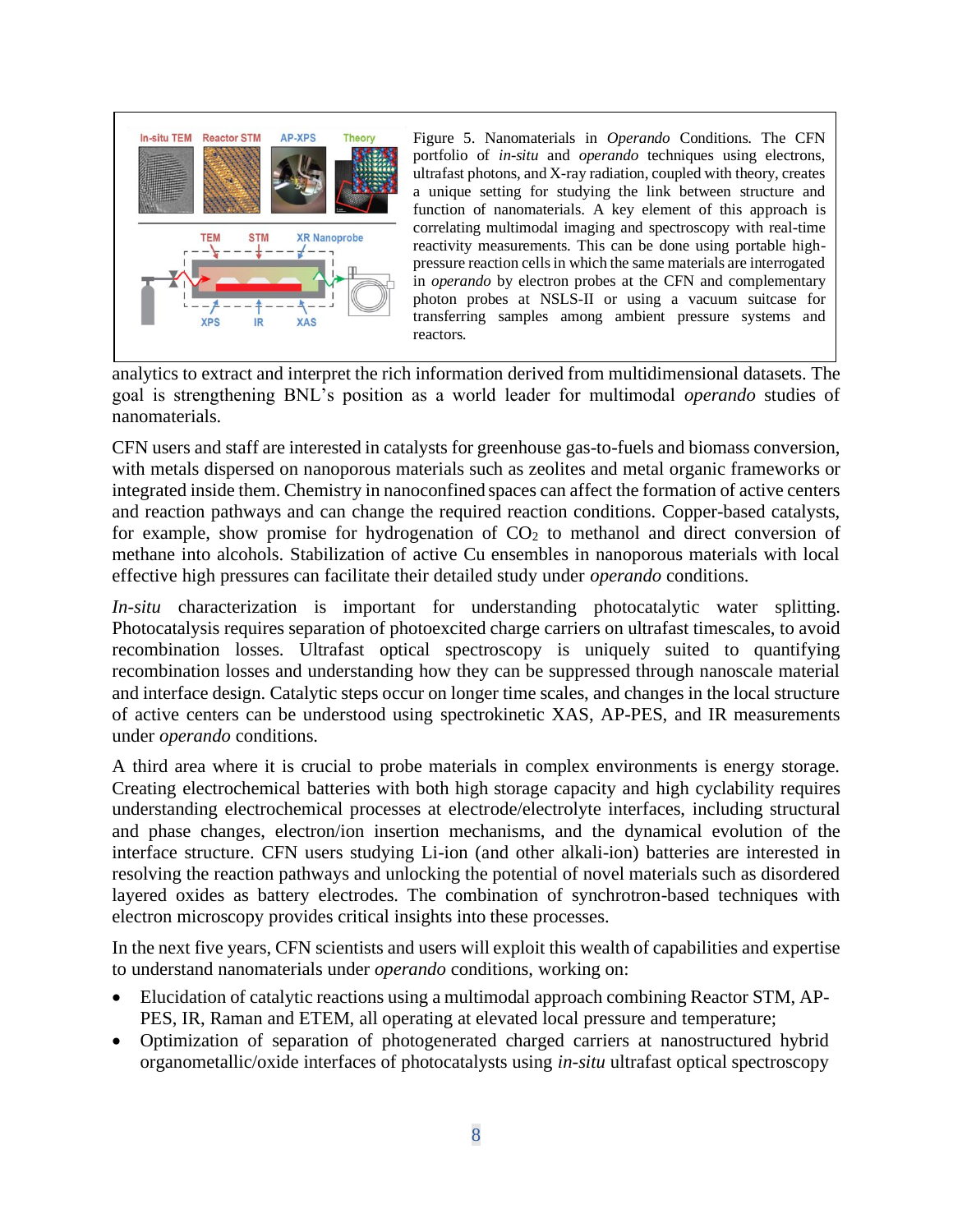and light-modulation excitation spectroscopy and X-ray spectroscopy, including *operando* XAS at NSLS-II;

• Investigations of reaction pathways in the electrode structure of energy storage systems using TEM-based methods with high spatial and energy resolution.

A unique CFN strength derives from multimodal integration of complementary methods to probe the *operando* behavior of nanostructured functional materials, and will be further enhanced by major instrument and method development, namely:

- The CFN will design and commission a unique environmental, monochromated, aberrationcorrected scanning transmission electron microscope (E-STEM) designed for high-resolution studies of structural and chemical evolution of nanomaterials in working environments;
- The CFN will extend its AP-PES capabilities by designing and commissioning a new instrument with a multicolor tender X-ray source. This new instrument, combined with new liquid cells, will enable studies of liquid/solid interfaces, including during nanomaterial synthesis and electrochemical processes;
- Developments at lab-based AP-PES and AFM/IR spectroscopy instruments will guide upgrades at existing and new capabilities at NSLS-II;
- A suite of portable gas/liquid reactor cells will make it possible to interrogate the same catalyst or battery material under identical environmental conditions by TEM, AP-PES, and other X-ray spectroscopies at NSLS-II beamlines. These cells will measure gas pressure, reactant/product composition, temperature, and pH. Holders will be standardized across the portfolio of surface science instruments for sample transfer in vacuum among CFN and NSLS-II facilities, glove boxes, and synthesis facilities;
- Computational methods, including improved first-principles approaches and machine learning, will link atomistic structures to spectroscopic signatures obtained from simulated materials or structures on databases, and to unravel the controlled growth of thin films and catalytic reaction pathways from data obtained under synthesis or reaction conditions.

## <span id="page-12-0"></span>**4. PILLARS**

Achieving the Objectives of this Strategic Plan requires an expert and diverse staff, an engaged and diverse user community, and a set of strategic research partnerships. World-leading research by staff and users must be conducted safely and supported by both excellent operations and stateof-the-art facilities — including those developed and offered in partnership with NSLS-II. Implementing this Plan requires strengthening these essential pillars, as detailed here.

#### <span id="page-12-1"></span>**4.1 Safety and Operational Excellence**

Excellence in operations and a strong safety culture are central to CFN success. The CFN emphasizes the importance of communication among the staff and users with diverse backgrounds and experiences as the best approach to achieving safety compliance. A robust operational and administrative infrastructure supports the research experience from concept to project completion. Safety is fully integrated into all aspects of the work. Regularly reviewed and updated course modules and on-the-job training play an essential role in safe and productive research. Prior to independent use of CFN facilities, every new user is trained in all general and work specific CFN operations and safety procedures. New users are paired with an expert mentor for guidance on operations, hazard identification, and response. Specific focus areas for operations and safety include: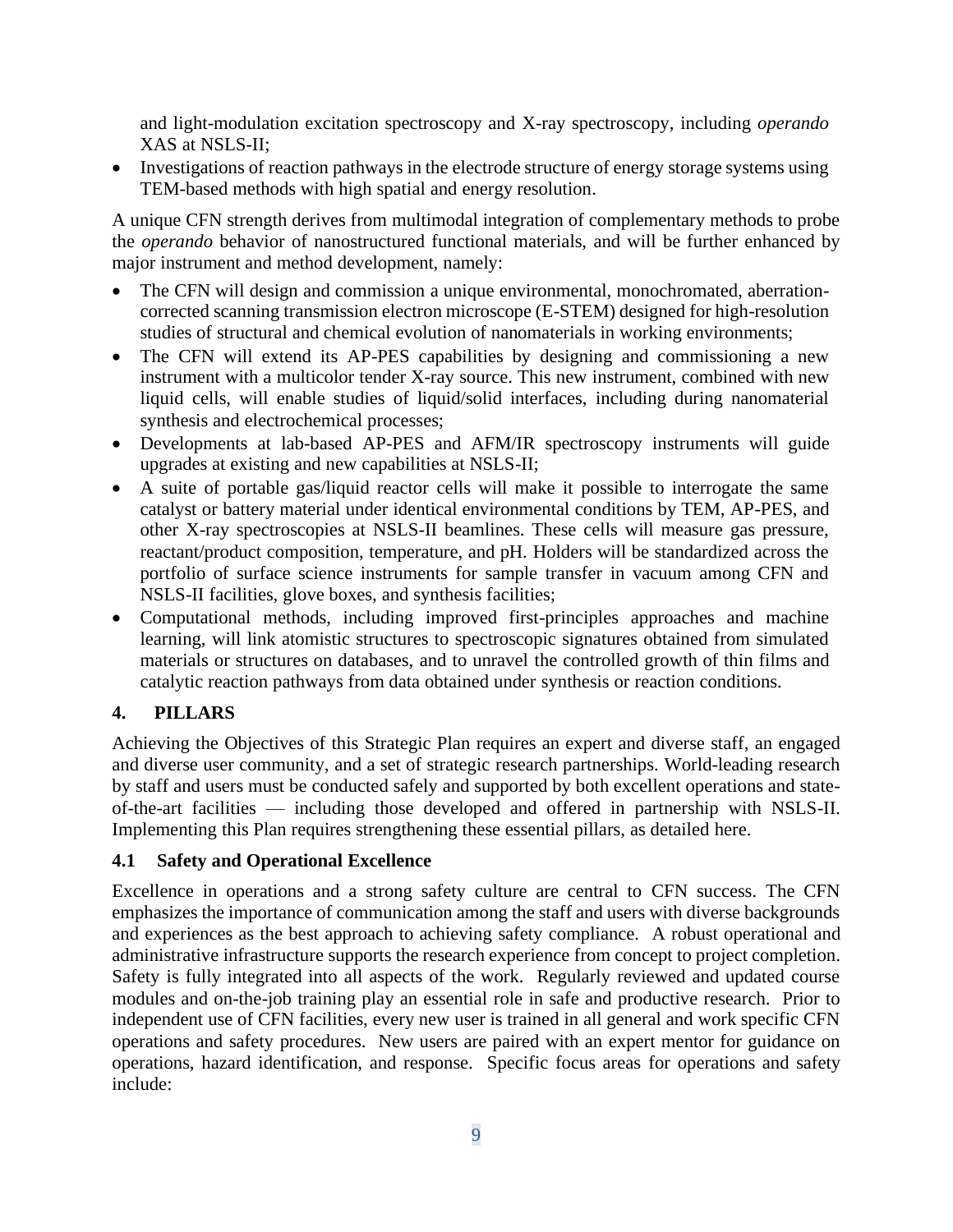- More tightly integrating safety standards and guidelines, operational procedures, and administrative support for planning and executing research;
- Implementing a project planning process to instrument acquisition, installation, commissioning, and operations that reduces and controls hazards;
- Implementing a team-oriented work planning and control process to enhance efficiency and safety in service and maintenance of CFN instruments;
- Developing a facility master space plan to guide new instrument installations and workspace allocation;
- Improving the user proposal submission, review, and allocation process for better usability and coordination with other BNL facilities;
- Integrating web-based modules designed for efficient user and staff training, into a robust system to ensure that requirements are met prior to granting access to CFN facilities;
- Improving records management and data storage/access for operations and scientific activities;
- Implementing a "cradle to grave" materials safety concept, placing equally-high emphasis on nanomaterials and chemical safety from project inception, through project execution, to final material disposal.

## <span id="page-13-0"></span>**4.2 Expert and Diverse Staff**

Recruiting, developing, and retaining a diverse group of the highest-quality scientific, technical, and administrative staff is central to fulfilling the CFN mission. The CFN strives to create and maintain an environment where all staff feel respected as team members whose professional skills are essential to advancing the CFN mission. Key components of the CFN strategy include:

- Recruiting and retaining a diverse workforce of the most talented professionals at all levels;
- Creating a positive, inclusive work environment by promoting collaboration and fairness;
- Providing thoughtful mentoring and professional growth opportunities for all staff members at all career stages;
- Mentoring scientific staff members toward an appropriately balanced effort between support for CFN users and pursuing their internal research;
- Seeking internal and external recognitions for staff professional achievements;
- Maintaining vibrant postdoctoral researcher and graduate student programs (in coordination with the BNL Association of Students and Postdocs), which increase the scope of the CFN research program and provide opportunities for staff to develop supervisory and mentoring skills;
- Fostering an environment in which scientific staff augment their research by capitalizing on external opportunities, while maintaining their commitment to the user program. Examples include: BNL Laboratory Directed Research and Development program, DOE Early Career Awards, DOE Energy Frontier Research Centers, Small Business Innovation Research Programs, and partnering with users in other DOE initiatives.

## <span id="page-13-1"></span>**4.3 Engaged and Diverse User Community**

To fulfill its mission of serving a satisfied and productive user community, the CFN continuously engages past and current users and actively seeks communities of new users. Users are integral to the CFN culture and planning, well beyond facility usage and staff collaborations. The CFN strives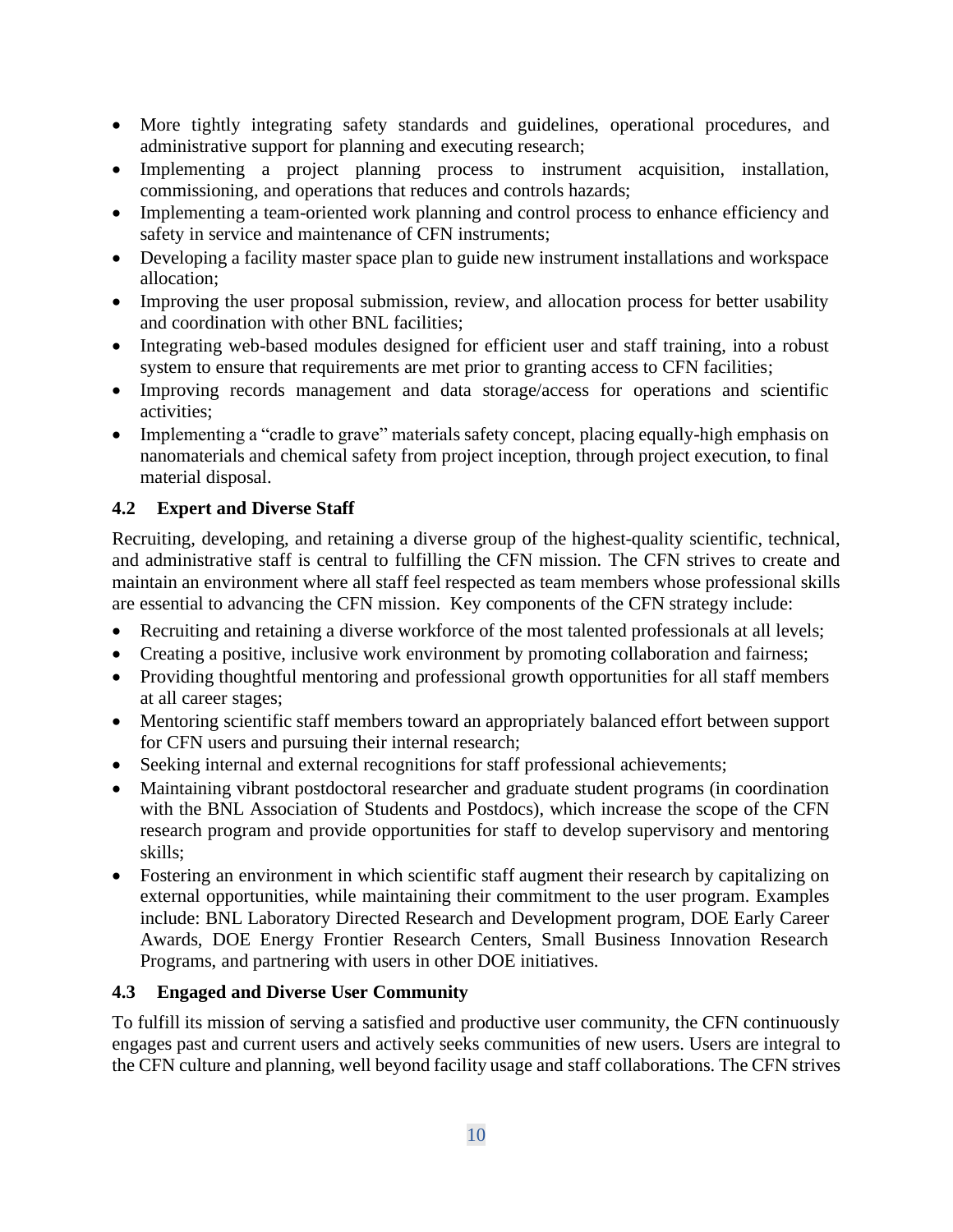to identify and eliminate barriers hindering user research, to more effectively support the broadest community of users, through activities that include:

- Fostering an Engaged Users' Executive Committee (UEC). The CFN UEC provides an organized framework for communicating user needs to CFN and BNL management. The UEC promotes and encourages effective use of the CFN by providing forums for discussions among users. Together with the NSLS-II UEC, the UEC organizes the annual Users' Meeting, with assistance from the CFN. The CFN regularly engages the UEC for input on how to best support a diverse user community.
- Enhancing the User Experience. The CFN continues efforts to optimize the entire user experience, from proposal submission and review/allocation, instrument scheduling, data collection, and dissemination of research findings. Current focus areas include improving responsiveness to user inquiries and providing coordinated access to all BNL user facilities.
- Advancing Remote@CFN. The CFN is rapidly expanding its ability to support users who are not physically present at the facility. This program builds on existing support for remote user access to computing resources. Remote@CFN has facilitated remote engagement of users with CFN staff, remote operation of instruments during experiments, a mail-in process for user sample analysis, and off-site access to experimental data and CFN-supported analytics software.
- Promoting User Science. The CFN promotes user science through BNL newsroom stories, social media, the *iCFN* newsletter, research highlights, and at scientific meetings and conferences.
- Engaging in Strategic Partnerships. CFN staff will continue to engage with user teams when there is a clear alignment of scientific interests, *e.g.*, Energy Research Frontier Centers and Small Business Innovation Research (SBIR) projects.
- Reaching New and Diverse Users. The CFN is resuming efforts to expand the diversity of users by deploying staff as ambassadors at scientific meetings and conferences. An element of this strategy is understanding and reducing barriers for underrepresented groups to access CFN facilities.
- Providing Technical Workshops. Instrument/technique training and user development workshops are excellent ways of linking CFN staff and experienced users with targeted potential users over topics of shared interest. These events and complementary tutorials serve as an effective outreach instrument to expand the user community and strengthen engagement.

#### <span id="page-14-0"></span>**4.4 State-of-the-art Facilities**

The CFN facility is envisioned with the entire process of materials research in mind (synthesis and fabrication, advanced characterization, and understanding), such that users access an integrated set of tools for a complete research experience under one roof. The CFN operates advanced instrumentation in nanolithography, materials preparation, electron and photon probes, including those located at NSLS-II, and computational resources with diverse software tools for nanoscience theory, simulation, and data analytics.

The CFN portfolio of instrumentation is strategically refreshed to provide cutting-edge facilities, internationally attractive to high-impact users. The CFN will continue its sustained initiative to develop and operate new, unique nanoscience tools in partnership with NSLS-II. We will upgrade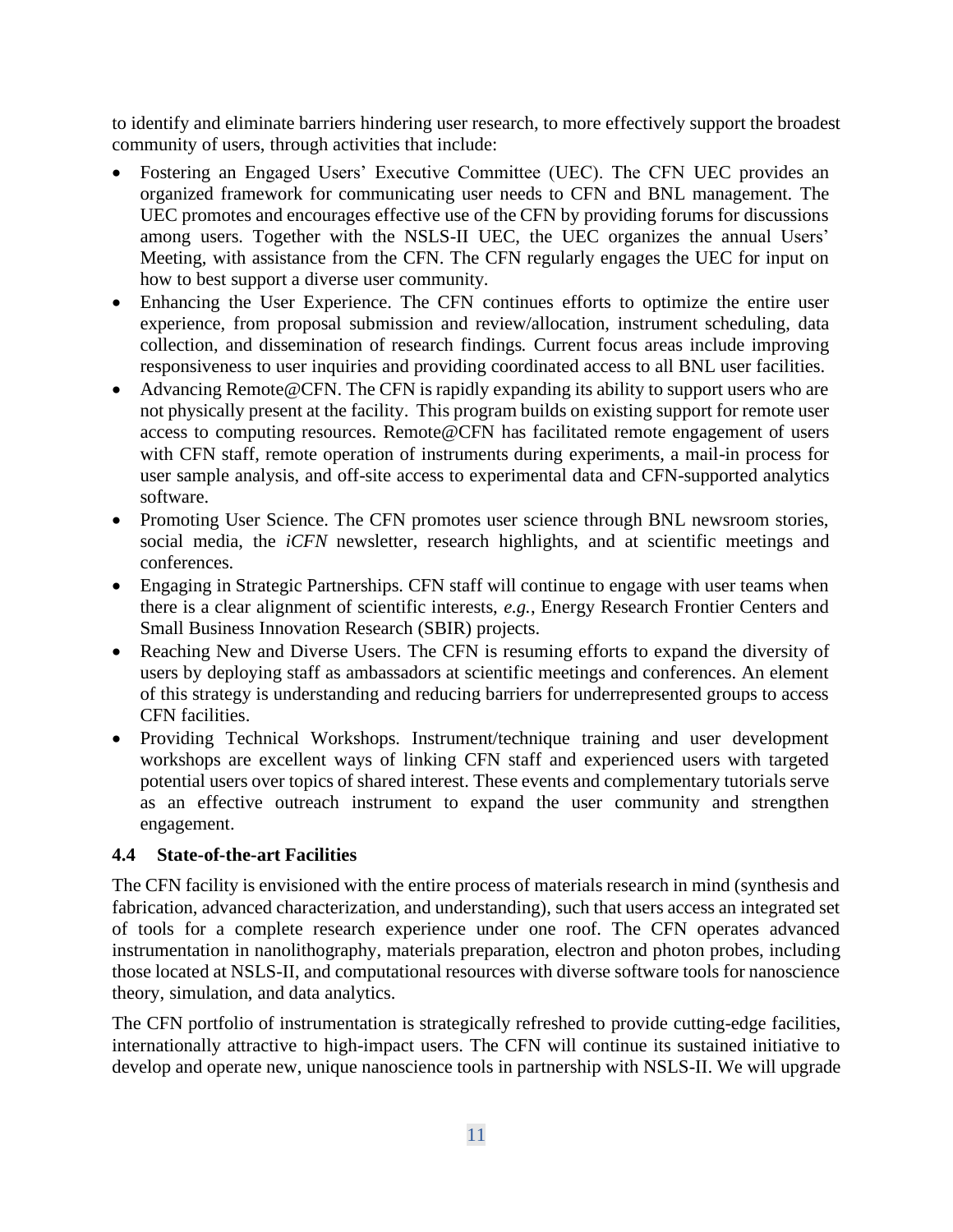existing major CFN capabilities and acquire key new instruments. The Plan envisions investments driven by the needs and trends in materials research demand. For example, in the next five years:

- The CFN will extend its lab-based AP-PES capabilities by designing and commissioning a new instrument with a multicolor tender X-ray source for studies of liquid/solid interfaces.
- The CFN will upgrade the aberration-corrected low-energy electron microscope / photoemission electron microscope (AC-LEEM/XPEEM) operated at the Electron Spectro-Microscopy (ESM) beamline at NSLS-II for cryogenic operation and with a new analyzer to deliver world-record XPEEM energy resolution.
- The CFN will continue to invest in the Complex Materials Scattering (CMS) and Soft Matter Interfaces (SMI) beamlines, partner X-ray scattering endstations at NSLS-II. Modes of highthroughput and autonomous experimentation will be further developed through advanced software tools and novel real-time materials processing platforms, including photothermal thin film processing and flow reactors for solution-phase synthesis and assembly.
- Reactor cells, universal sample holders and vacuum suitcase transfer are enabling an increasing scope of multi-modal experimentation, including probes by X-ray and vibrational spectroscopy, and transmission electron microscopy. New machine-learning-based data analysis approaches are being developed to link spectra and images to structural motifs.
- In collaboration with Lawrence Berkeley National Laboratory and the BNL Computational Sciences Initiative, the CFN will install a unique, ultrafast direct electron detector on the Titan aberration corrected ETEM. This will be a first-of-its-kind capability for atomic-scale, *operando* studies of material dynamics on microsecond timescales.
- The CFN will install a state-of-art electron microscope for high-resolution studies of electronbeam sensitive materials with *in-situ* capabilities. An ultra-bright, cold field-emission gun with aberration correction and monochromator will provide atomic resolution imaging at low voltage and low electron dose, as well as high energy-resolution of EELS at high speed.
- The CFN will install a new aberration-corrected environmental scanning transmission electron microscope (E-STEM). It will be a double-corrected monochromatic, ultra-highvacuum (UHV) microscope with atomic spatial resolution in both TEM and STEM and stateof-the-art ~5 meV energy resolution electron energy loss spectroscopy while allowing gaseous environment at the sample for next-generation in-situ/operando experiments.
- The CFN is commissioning a revolutionary cluster tool (QPress) that automates handling of 2D materials, as well as the synthesis of layered heterostructures from such materials. The system features robotic exfoliation from van der Waals crystals, multi-modal characterization, machine-guided materials layering, and automated machine-learning analytics. Ongoing upgrades include advanced thermal control, and integration with other facilities via vacuum suitcase.
- The CFN is constructing an Integrated Multimodal Characterization and Processing platform for Quantum Materials (QM-IMCP), a unique facility for precise assembly, processing, and multimodal characterization of heterostructure quantum materials. The QM-IMCP platform will provide an integrated set of complementary cryo-probes, and support transfer of materials and analysis of the same feature or micrometer-size structure across the entire suite. These capabilities will be integrated with the QPress, allowing researchers to combine automated synthesis and multimodal characterization into a single workflow.
- CFN will further develop new capabilities to achieve spectrally, spatially, temporally, and polarization-resolved optical signatures on the single-molecule level. We will expand these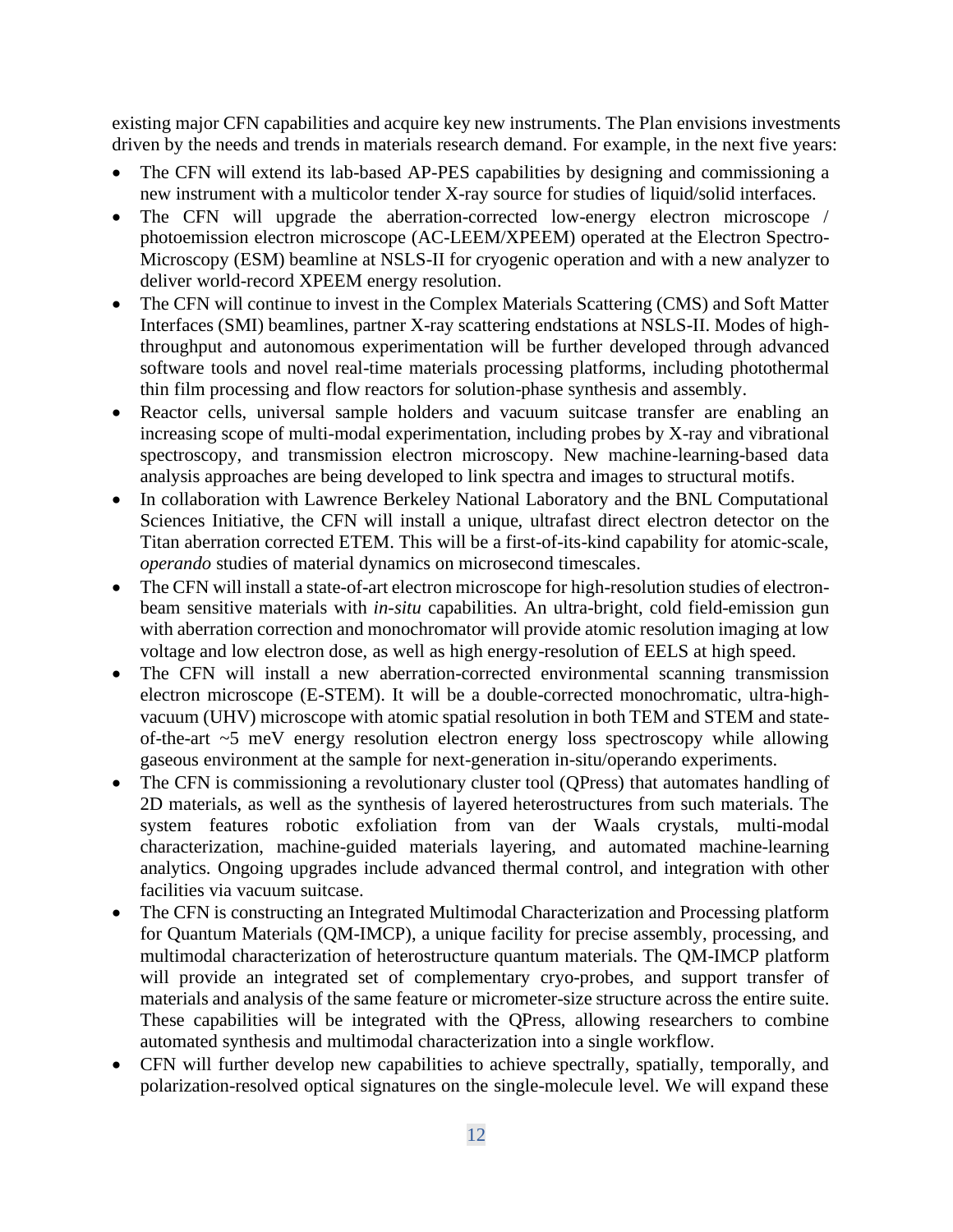characterizations to cryogenic temperatures and field-controlled environments to investigate structure, charge, energy transfer, and quantum effects in nanomaterials.

- CFN will develop a novel scanning probe microscope capable of performing multimodal ultrahigh-sensitivity measurements at millikelvin temperatures that correlate spatial changes in magnetic, electronic, and dielectric properties of materials and devices with their corresponding functional properties.
- The CFN is establishing a liquid-handling robotic platform for automated synthesis-byassembly of multicomponent systems including nanoparticle-based materials, DNA structures, and designed biomaterials. The system will incorporate in-line characterization and AI/ML guided feedback control. Instrumentation, automated liquid handling, and transfer of labware will enable synthesis, purification, and characterization of materials systems.
- Nanoscale indentation for direct measurements of mechanical properties of nanomaterials with simultaneous visualization using scanning electron microscopy will probe a broad range of materials including, hard, soft and hybrid systems for samples as small as one micron.
- Innovative software and data management, including the use of machine-learning tools, as well as development and applications of physical theory, will be supported by regular CFN investments in new high-performance and high-throughput computing capabilities, data storage, and communications in cooperation with the BNL Scientific Data and Computational Center and a range of access options to meet user needs.

#### <span id="page-16-0"></span>**4.5 Partnerships**

Leveraging a culture of collaboration and innovation, the CFN will develop and strengthen strategic partnerships to maximize the impact of CFN research expertise and capabilities.

The CFN will continue to deepen the relationship with NSLS-II through investments in X-ray nanoscience instrumentation, joint projects, development of staff expertise, and streamlined access mechanisms. This relationship between facilities continues to benefit users and staff. Some examples include:

- The CFN has participated in developing new X-ray beamlines for nanoscience and maintains Partner User Agreements with NSLS-II to support users at four endstations. These joint ventures have established leading capabilities in X-ray scattering, photoelectron spectromicroscopy, and *operando* spectroscopy. CFN is contributing essential equipment and staff, helping nanoscience users to access unique experimental capabilities while exploring new partnerships in areas of mutual scientific and technical interest.
- CFN capabilities and expertise are applied to developing new capabilities at NSLS-II. For example, CFN nanofabrication is used to create high-performance X-ray optics, beam sensors, and reference samples for method development at beamlines.
- The CFN will continue to establish joint projects with NSLS-II staff and users. For example, CFN will exploit the complementary properties of X-rays and electrons to image the same catalyst under realistic operating conditions, to interrogate working photo-electrochemical systems, and for imaging and spectroscopy of soft and hybrid hierarchical systems.
- The CFN and NSLS-II are collaborating to develop and implement data analysis and machine learning software for large data sets collected in synchrotron-based and electron-microscopy experiments. This work benefits from ongoing BNL investments in the Computational Sciences Initiative.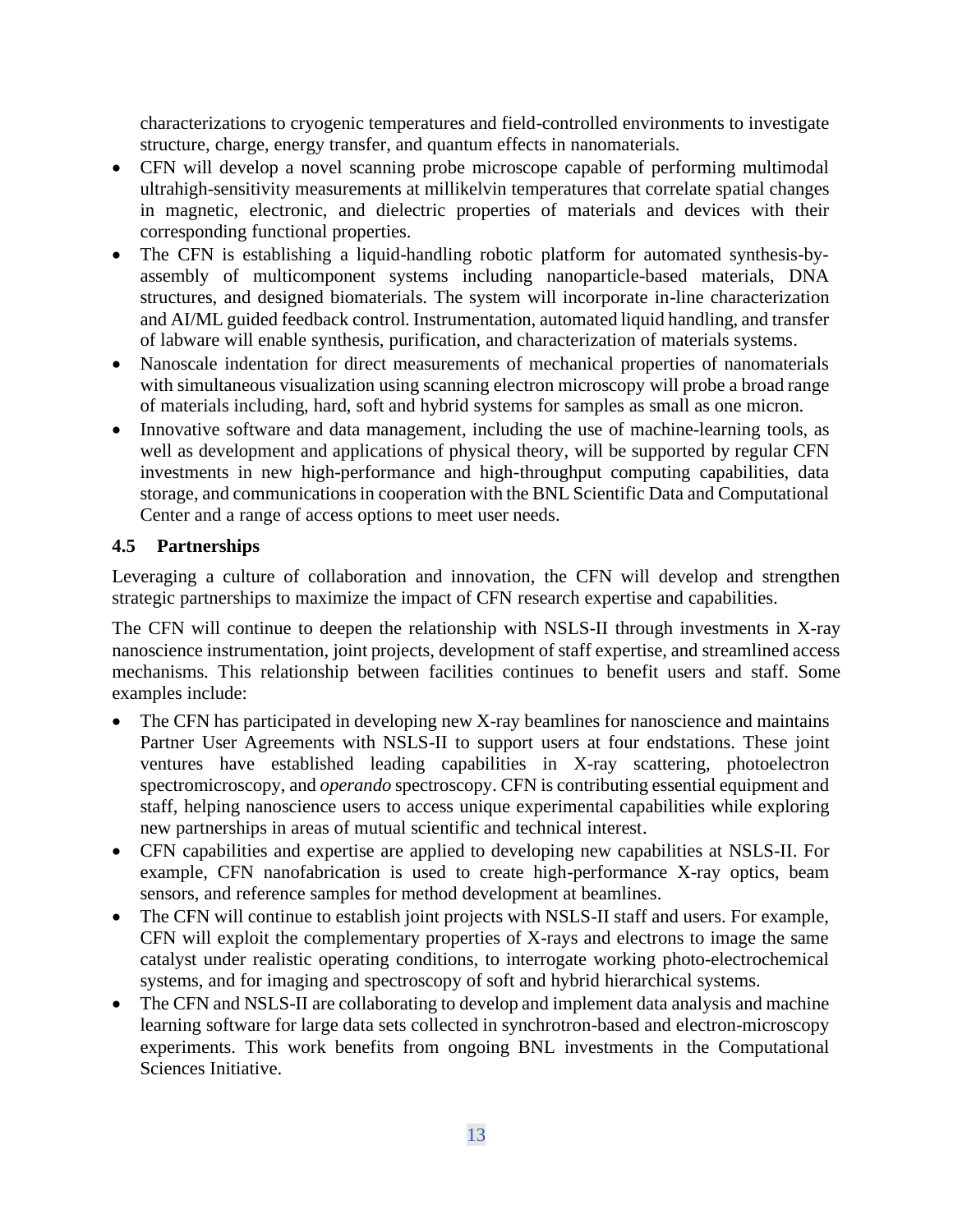## **The CFN partnership with NSLS-II**



Figure 6. A strong partnership with NSLS-II is a key element of the Strategic Plan. Three illustrative areas are:

#### **Theme 1: Nanomaterial Synthesis by Assembly**

The CFN is a world-leader in DNA programmable self-assembly of heterogeneous nanomaterial lattices. CFN is developing methods using the advanced beamlines at NSLS-II to study how self-assembly can be used to organize targeted nanocomponents, especially optically and chemically-active species, into well-defined functional lattices.

#### **Theme 2: Accelerated Nanomaterial Discovery**

CFN is developing autonomous experimentation methods. Machine-learning methods have been created to automatically analyze X-ray scattering and spectroscopy data. Algorithms for autonomous experiment control have been developed in collaboration with the DOE CAMERA project. In partnership with NSLS-II, these concepts have been implemented at multiple beamlines for autonomous exploration of materials parameter spaces.

#### **Theme 3: Nanomaterials in** *Operando* **Conditions**

CFN and NSLS-II staff have built an ambient pressure photoelectron spectroscopy (AP-PES) endstation, operate a low energy electron/X-ray photo-electron emission microscope (LEEM/XPEEM) endstation, and have implemented cells and data analytics for hard X-ray absorption spectroscopy (XAS) at NSLS-II. Combining information from operando experiments at NSLS-II endstations and the CFN environmental transmission electron microscope (E-TEM), critical information from dynamic processes in catalysts can be interrogated.

The CFN will continue to establish partnerships with universities and industry in areas of strategic research overlap, with emphasis on proposal submissions to leverage DOE resources and deepen relationships. Examples include strong engagements with the DOE SBIR program, Energy Frontier Research Centers in catalysis and energy storage, the DOE Technologist in Residence Program, and emerging partnership opportunities in quantum information science. Intellectual property and technology transfer offer other ways to increase CFN impact and connect with industry researchers. Finally, partner users can provide investments of expertise and equipment that help CFN grow in new directions.

#### <span id="page-17-0"></span>**5. METRICS & RESOURCES**

#### <span id="page-17-1"></span>**5.1 Metrics**

The ultimate measure of success for this Strategic Plan is the extent to which the CFN supports a community of users and staff renowned for nanoscience breakthroughs and societal impact. Each year, the CFN reports its progress to DOE and receives feedback through the DOE Performance Evaluation and Measurement Plan (PEMP). The DOE reviews all aspects of CFN operations, user program, and internal research every three years. External reviewers assess the impact of internal research and user science, user satisfaction, and efficiency of facility operations. The CFN management team, supported by the external CFN Science Advisory Committee (SAC), regularly assesses progress in executing this Strategic Plan.

Internally, we will measure progress in mission-critical areas using trackable metrics: